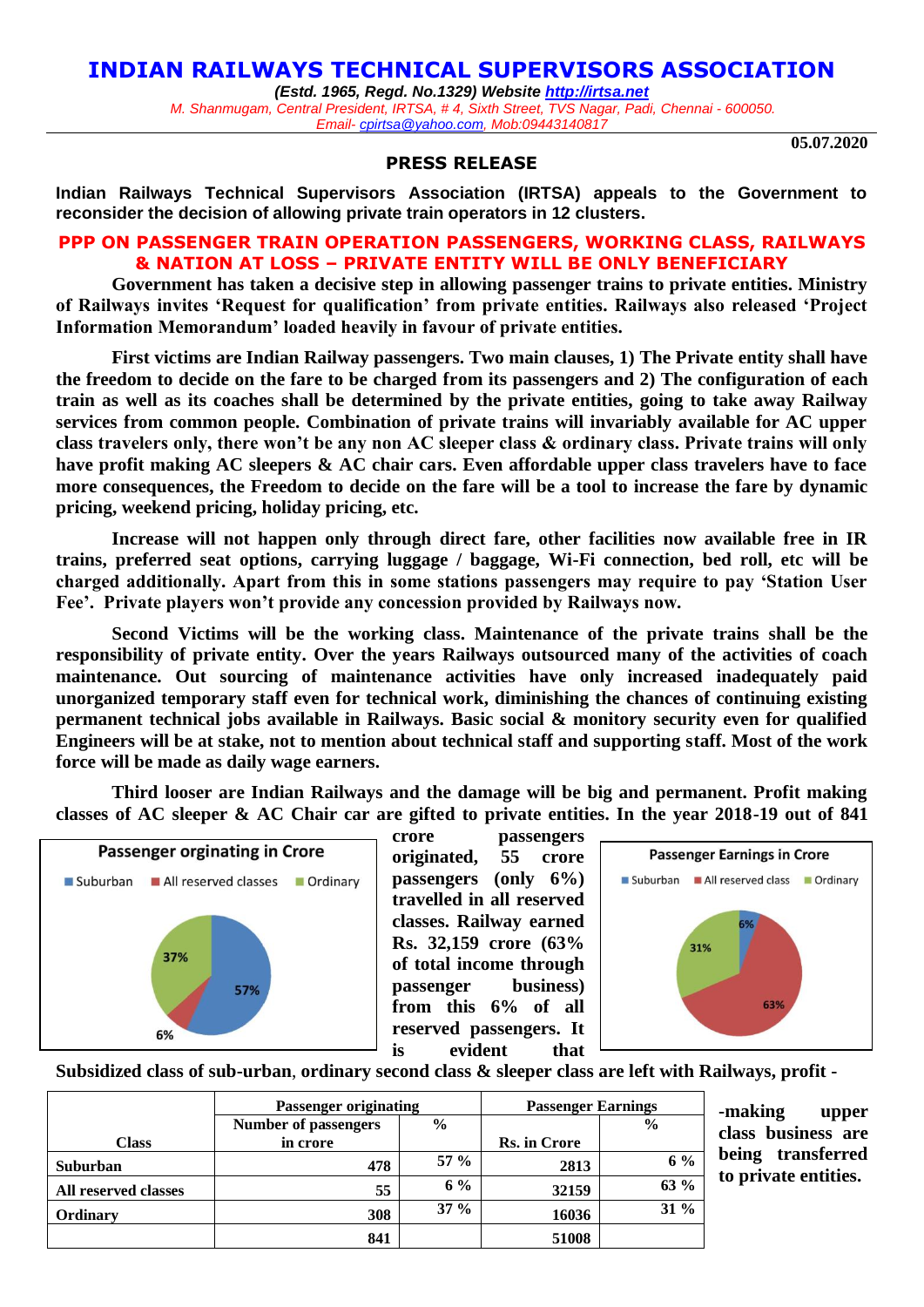**Another nail driven on Railways is, IR cannot introduce new similar scheduled trains between the originating and destination stations route within 60 minutes of private train schedule, ie for 60 minutes before and 60 minutes after, for a period of 120 minutes IR cannot introduce any new train.** 

**Even though train maintenance will be the duty of private entities, responsibility of final certification before ever trip lays with Indian Railways. Departmental inspectorial staff who certifies the rolling stocks of private operators will be scapegoat for all failures & accidents**.

**Major dominos like stations, P.Way, Bridges, Signal, issuing tickets and train operation as per schedule is gong to be the responsibility of Railways.** 

**Railway Production Units & workshops will be major losers. Integral Coach Factory, Chennai has developed indigenous capability & capacity to produce semi high speed train sets, inaugurated enthusiastically by Hon'ble Prime Minister. Other two Coach Production units RCF Kapurthala and MCF Raebareli are having state of art technologies to manufacture LHB coaches that can run at a speed of 160 kmph. Loco manufacturing PUs at Varanasi, Chittaranjan and Patiala came long way to update their infrastructure to manufacture 3 phase IGBT electric locos. Not only these PUs two well functioning wheel & axle plants will also lose their load. Workshops will not get their POH work. All these PUs & workshops developed many clusters of medium & small industries around them as their suppliers, future of these industries will be in danger. Staff both in Railway and private will lose their jobs.** 

**Basic national policy of 'Make in India' could not be followed, since private entities shall be free to procure trains and locomotives from a source of its choice and the provision of mandatory sourcing via domestic production in India need to followed over the period of time, not immediately. Keeping indigenous capacity idle private entities will tie with foreign suppliers who may not be able to adjust to Indian track conditions.**

**A clear blue print is made available to the only beneficiary, ie private train operators. Assured business of passenger transportation connecting all Metro and major cities across nation is offered to them. 12 clusters are not concentrated only to cities the cluster is named, but the web is wide spread. For example, Clusters of Secundrabad, Chennai & Bengaluru, covers all main cities of Tamil Nadu, Kerala, Karnataka, Andhra, Teleugana & Pondichery situated in Trunk routes. Benefits of Railways' focused investments on high density routes and highly utilized routes connecting these cities in recent years will directly benefit private entities. Track capacity released for passenger business due to commissioning of Dedicated Freight Corridors (DFC) will be utilized to the advantages of private entities. No better business opportunity can be provided to the entrepreneurs, but at the cost of passengers, working class, Indian Railways & the Nation.** 

**For the reasons explained above, keeping the interest of the nation IRTSA request the Government to withdraw the decision of allowing private passenger train operators.** 

Thank you

**Yours' truly**

**M.SHANMUGAM Central President / IRTSA**

**For clarification pl contact K.V.RAMESH, 9003149578 V.P.Abdul Salam, 9940516033**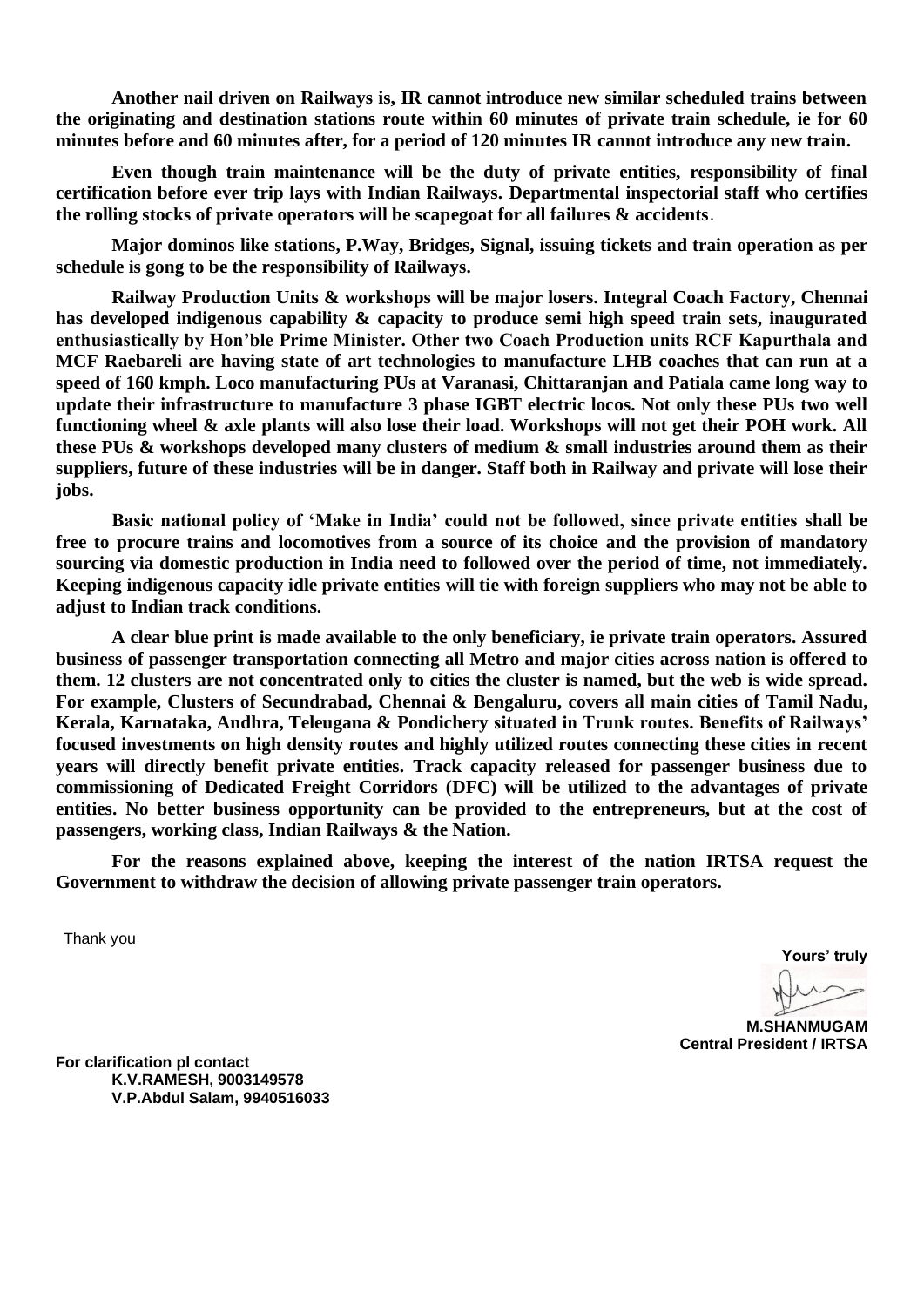# **INDIAN RAILWAYS TECHNICAL SUPERVISORS ASSOCIATION**

*(Estd. 1965, Regd. No.1329) Website [http://irtsa.net](http://irtsa.net/)*

*M. Shanmugam, Central President, IRTSA, # 4, Sixth Street, TVS Nagar, Padi, Chennai - 600050. Email- [cpirtsa@yahoo.com,](mailto:cpirtsa@yahoo.com) Mob:09443140817*

### **PRESS RELEASE 05.07.2020**

**பயணிகள் ரயில் இயக்கத்தில் தனியார் பங்ககற்பு - ரயில் பயணிகள், ததாழிலாள வர்க்கம், இந்திய ரயில்கவ மற்றும் கதசத்தின் நலன் காக்கபட வில்லல –**

### **தனியார் நிறுவனங்கள் மட்டுகம பயன்தபறும்**

பயணிகள் ரயில்களை தனியார் நிறுவனங்களுக்கு அனுமதிப்பதில் அரசாங்கம் ஒரு தீர்க்கமான பாதகமான நடவடிக்கை எடுத்துள்ளது. ரயில்வே அமைச்சகம் தனியார் நிறுவனங்களிலிருந்து 'பங்கேற்பு குகுதிக்கான கோரிக்கை க்கு அமைப்பு விடுக்கு உள்ளது. ரயில்வே வெளியிட்டுள்ள ப்ராஜெக்ட தகவல் .<br>வம்மோராண்டம் தனியார் உரிமையாளர்களுக்கு பெரிதும் சாதகமாக உள்ளது.<br>முதலாவதாக இந்திய ரயில்வேயின் பயணிகள் மிக பெரிய

முதலாவதாக இந்திய ரயில்வவயின் பயணிகள் மிக வபரிய நஷ்டம் அளடவார்கள். தனியார்மயமாக்கல் விதிகைின் இரண்டு முக்கிய உட்பிரிவுகள், 1) தனியார் நிறுவனங்களுக்கு அதன் பயணிகளிடமிருந்து வதூலிக்கப்பட வேண்டிய கட்டணத்தை தீர்மானிக்கும் சுதந்திரம் மற்றும் 2) தனியார்<br>ரயில்களில் இணைக்கப்பட வேண்டிய ரயில் பெட்டிகளின் வகைகள் தனியார் நிறுவனங்களால் வேண்டிய ரயில் பெட்டிகளின் வகைகள் தனியார் நிறுவனங்களால் தீர்மானிக்கப்படும், சாமானிய மக்களுக்கு ரயில் வசளவளய எட்டா கனியாக மாற்றி விடும். தனியார் ரயில்கள் ஏ.சி ரயில் வபட்டிகள் வகாண்ட ரயில்களை மட்டும் இயக்கும். ஏசி அல்லாத ஸ்லீப்பர் வகுப்பு மற்றும் சாதாரண வகுப்பு இருக்காது. தனியார் ரயில்கள் லாபம் தரும் ஏ.சி ஸ்லீப்பர்கள் மற்றும் ஏ.சி பகல் இருக்கை வசதி பயணிளுக்கு மட்டுமே பயனுள்ளதாக இருக்கும். மேலும் கட்டணத்தை தீர்மானிக்கும் சுதந்திரம் கட்டணத்ளத அதிகரிக்க ஒரு கருவியாக பயன்படும். ளடனமிக் டிக்வகட் கட்டணம், வார இறுதி கட்டணம், விடுமுளற கட்டணம் என பல வைிகைில் கட்டணம் உயர்த்தப்படும்.

விருப்பமான இருக்ளக வதர்வு, சாமான்கள் எடுத்துச் வசல்வது, ளவஃளப **(Wi-Fi)** இளணப்பு, படுக்ளக விரிப்பு போன்ற சேவைகளுக்கு கூடுதலாக கட்டணம் வதூலிக்கப்படும். இந்திய ரயில்வே இந்த வசளவகளை இலவசமாக வைங்குகிறது. இது தவிர சில ரயில் நிளலயங்கைில் பயணிகள் கூடுதலாக ரயில் நிலைய பயன்பாட்டு கட்டணம் செலுத்த வேண்டியிருக்கும். தனியார் ரயில்வே இப்போது இந்திய ரயில்வே வைங்கும் எந்த கட்டண சலுளகயும் வைங்க மாட்டார்கள்.

இரண்டாவதாக பாதிக்கப்படுபவர்கள் தொழிலாளர்கள் ஆக இருப்பார்கள். தனியார் ரயில்களின் பராமரிப்பு தனியார் நிறுவனத்தின் வபாறுப்புபில் விடப்படும். கடந்த சில ஆண்டுகைாக ரயில்வவயில் ரயில் வபட்டி பராமரிப்பு பணிகள் பல ஒப்பந்த அடிப்பளடயில் தனியாருக்கு வைங்கப்பட்டுள்ைது. தனியார் ஒப்பந்தக்காரர்கள் தொழில்நுட்ப வேலைக்கு கூட ஒழுங்கமைக்கப்படாத தற்காலிக ஊழியர்களை கொண்டு மிகக் குளறந்த சம்பைம் வகாடுத்து வமாசமான பராமரிப்பு பணிகளை வசய்து வருகிறார்கள். ரயில் வபட்டி பராமரிப்பு பணிகள் அவுட்சோர்சிங் செய்யப்படுவதால் ரயில்வேயில் உள்ள நிரந்தர தொழில்நுட்ப வேலைகள் அடிப்படை சமூக பாதுகாப்புடன் கூடிய வாழ்க்கை முறை கொடுக்க முடியாது நிரந்தரமற்ற<br>வேலைகளாக மாற்றப்பட்டுள்ளது தகுதிவாய்ந்த பொறியாலளர்களின் வேலை தற்காலிகமாக வேலைகளாக மாற்றப்பட்டுள்ளது. தகுதிவாய்ந்த பொறியாலளர்களின் வேலை தற்காலிகமாக மாற்றப்பட்டுள்ளபோது, வதாழில்நுட்ப ஊழியர்கள் மற்றும் துணை நிலை ஊழியர்களை பற்றி குறிப்பிட வதளவயில்ளல, அளனவரும் தினசரி ஊதியம் வபறுபவர்கைாக மாற்றப்படுவார்கள்.

மூன்றாவதாக பாதிக்கப்படுபது இந்திய ரயில்வவ ஆகும், இந்திய ரயில்வவக்கு ஏற்படும் வசதம் வபரியதாகவும் நிரந்தரமாகவும் இருக்கும். லாபம் ஈட்டும் ஏசி ஸ்லீப்பர் மற்றும் ஏசி வசர் கார் வகுப்புகள் தனியார் நிறுவனங்களுக்கு பரிசாக வைங்கப்படுகின்றன. **2018-19** ஆம் ஆண்டில் வமாத்த **841** வகாடி பயணிகைில், **55** வகாடி பயணிகள் (**6%** மட்டுவம) அளனத்து முன்பதிவு வகுப்புகைிலும் பயணம் வசய்தனர். இந்த **6%** முன்பதிவு பயணிகள் மூலம் வபறப்பட்ட வருமானம் ரூபாய் **32,159** வகாடி, இது பயணிகள் வணிகத்தின் வமாத்த வருமானத்தில் **63%.**

|                                 | 2018-19ஆம் ஆண்டில் மொத்த<br>பயணிகள் |         | பயணிகள் மூலம் பெறப்பட்ட<br>வருமானம் |         |
|---------------------------------|-------------------------------------|---------|-------------------------------------|---------|
|                                 | பயணிகளின் எண்ணிக்கை<br>கோடியில்     | சதவீதம் | ரூபாய்<br>கோடியில்                  | சதவீதம் |
| புறநகர் பயணிகள்                 | 478                                 | 57%     | 2813                                | 6%      |
| அணைத்து முன்பதிவு<br>வகுப்புகள் | 55                                  | 6%      | 32159                               | 63%     |
| சாதாரண வகுப்பு                  | 308                                 | 37%     | 16036                               | 39%     |
|                                 | 841                                 |         | 51008                               |         |

புறநகர், சாதாரண இரண்டாம் வகுப்பு மற்றும் ஸ்லீப்பர் வகுப்புகள் மட்டும் இந்திய ரயில்வே வசம் இருக்கும். லாபம் ஈட்டும் ஏசி ஸ்லீப்பர் மற்றும் ஏசி வசர் கார் வகுப்புகள் தனியார் வசம் இருக்கும்.

இந்திய ரயில்வவக்கு மற்வறாரு பாதிப்பு என்னவவன்றால் தனியார் ரயில் கால அட்டவளணயின் **60** நிமிடங்களுக்கு முன்னும் பின்னும் வமாத்தம், 120 நிமிடங்களுக்கு இந்திய ரயில்வவ எந்த புதிய ரயிளலயும் அவத வைி தடத்தில் அறிமுகப்படுத்த முடியாது.